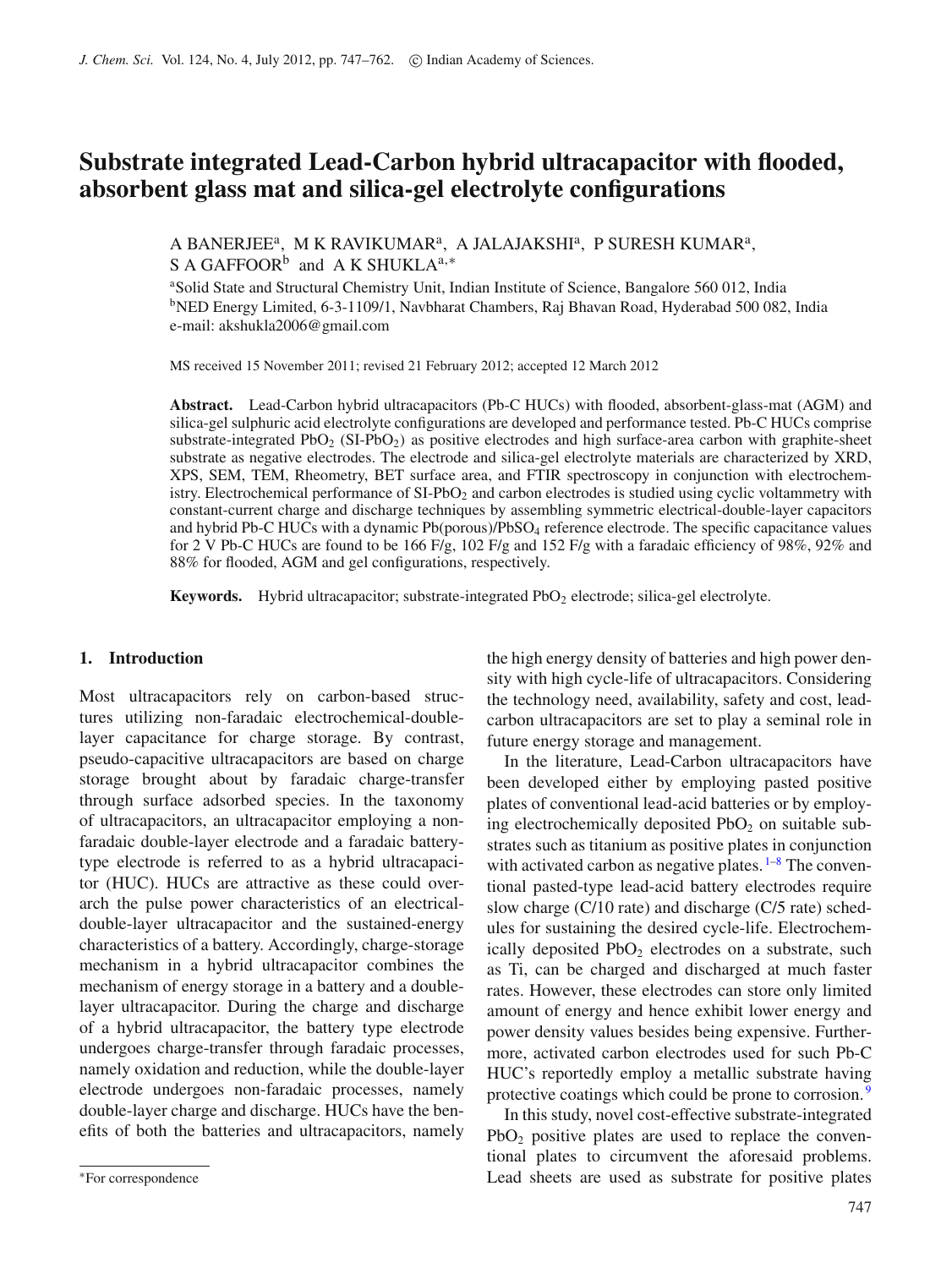that are subjected to electrochemical formation cycles during which a thin layer of  $PbO<sub>2</sub>$  is formed on the lead substrate. Since the substrate lead and electrochemically formed  $PbO<sub>2</sub>$  are integral part of the same electrode, the electrodes are termed as substrateintegrated  $PbO_2$  (SI–PbO<sub>2</sub>) positive plates. Such electrochemically formed substrate-integrated PbO<sub>2</sub> positive plates have several advantages over the conventional positive plates. In particular,  $SI-PbO<sub>2</sub>$  plates can be charged and discharged quickly with high faradaic efficiency and exhibit high cycle-life in addition to their high power density.  $SI-PbO<sub>2</sub>$  plates are easy to prepare and hence are cost-effective. Negative plates in Pb-C HUCs comprise electrical-doublelayer-capacitor (EDLC) type electrodes obtained from activated-carbon-coated-graphite sheets. Since graphite is known to be a corrosion-resistant material such HUCs have high life-cycle. Among Pb-C HUCs with flooded, AGM and gel configurations reported here, Pb-C HUCs with gel configuration exhibit the best long-term performance.

#### **2. Experimental**

Details on preparation and characterization of  $SI-PbO<sub>2</sub>$ electrodes, electrical double-layer carbon electrodes, silica gel, and assembly of Pb-C HUCs are reported elsewhere.  $10,11$  $10,11$  A brief account of these details is given below.

## 2.1 *Preparation and characterization of polymeric silica-gel-electrolyte*

Typically, 250 ml of silica-gel electrolyte was prepared from  $5.5\%$  (w/w) fumed silica by mixing 17 g of fumed silica with 100 ml de-ionized water to form a slurry followed by addition of  $138 \text{ ml H}_2\text{SO}_4$  of density 1.4 g/cc and mechanical agitation. The surface area of fumed silica (M5 CAB-O-SIL $\overset{\circ}{\mathbb{B}}$ ) was obtained from BET adsorption and desorption isotherm recorded on a BEL Inc. (Japan) Surface Area Analyzer and surface area was calculated by using 5320-Belsorp Adsorption/Desorption Data Analysis Software. FTIR spectrum for fumed silica was recorded on a Spectrum 1000 - Perkin Elmer FT-IR Spectrophotometer. X-ray diffraction pattern for fumed silica was recorded on a Philips X'pert-Pro X-ray diffractometer equipped with X'cellerator detector at scan speed  $(°/s)$ , step size  $(^{\circ})$ and time per step values of 0.035, 0.016 and 30, respectively. The SEM image for the fumed silica was recorded using Sirion Scanning Electron Microscope after gold coating. For TEM images dilute aqueous fumed silica suspension was drop casted on the carboncoated copper grid. The measurements were carried out on a Technai T-20 TEM Microscope operating at 200 kV. Rheological properties of silica gel were studied using a stress-controlled Rheometer (Physica MCR 300-ANTONPAAR) employing a parallel geometry interfacial rheology cell with 0.05 mm separation between the two plates of 43 mm diameter.

## 2.2 *Preparation and characterization of activated-carbon electrodes*

Five wt.% of Poly(vinylidenefluoride) (PVDF) polymer was dissolved in required quantity of dimethylformamide (DMF) solvent by ultrasonication. Subsequently, 85 wt.% of high surface area ( $\sim$ 1512 m<sup>2</sup>/g) amorphous carbon (Meadwestvaco carbon X-090177) and 10 wt.% of activated charcoal AR ( $\sim$  974 m<sup>2</sup>/g) (s d fine-chem Ltd., Mumbai 400 030, India) were dispersed into the PVDF-DMF solution to obtain a thick carbonink which was applied onto 0.3 mm thin graphite sheets with geometrical area of 63 (4.5 cm  $\times$  7 cm) sq. cm and the tag dimensions of 1 cm  $\times$  1.5 cm  $\times$  0.3 mm. The geometrical area of the electrode  $(63 \text{ cm}^2)$  was used to calculate the current density. Weight of the graphite electrode was ∼ 3g. Each side of the electrode contained ∼ 0.5g carbon. Graphite electrodes were subsequently dried in an air oven at 80◦C for 6–8 h. The electrodes were characterized by XRD and scanning electron microscopy. X-ray diffraction pattern for activated carbon electrode was recorded on the aforesaid instrument at scan speed  $(°/s)$ , step size  $(^{\circ})$  and time per step values of 0.035, 0.016 and 30, respectively. SEM images for HUC electrodes were obtained on JEOL JSM-5600LV Scanning Electron Microscope. The carbon electrodes were assembled as symmetric electrical double-layer capacitors using 6 M aq. sulphuric acid or Absorbent glass-mat (AGM) in 6 M aq. sulphuric acid or silica gel with 1.4 g/cc aq. sulphuric acid for further characterization.

An Autolab Potentiostat/Galvanostat-Model 30 was used for electrochemical characterization of symmetric electrical-double-layer capacitors by cyclic voltammetry and constant-current charge-discharge. Single electrode potentials were recorded during charge and discharge of symmetric capacitor against a dynamic Pb (porous) / PbSO4 reference electrode using a Keithley 2100 DMM Digital Multimeter interfaced with a com-puter.<sup>[12](#page-14-5)</sup> The reference electrode exhibits a potential of −0.3V *vs*. SHE. However, for the sake of convenience, all potentials are reported against SHE in the text.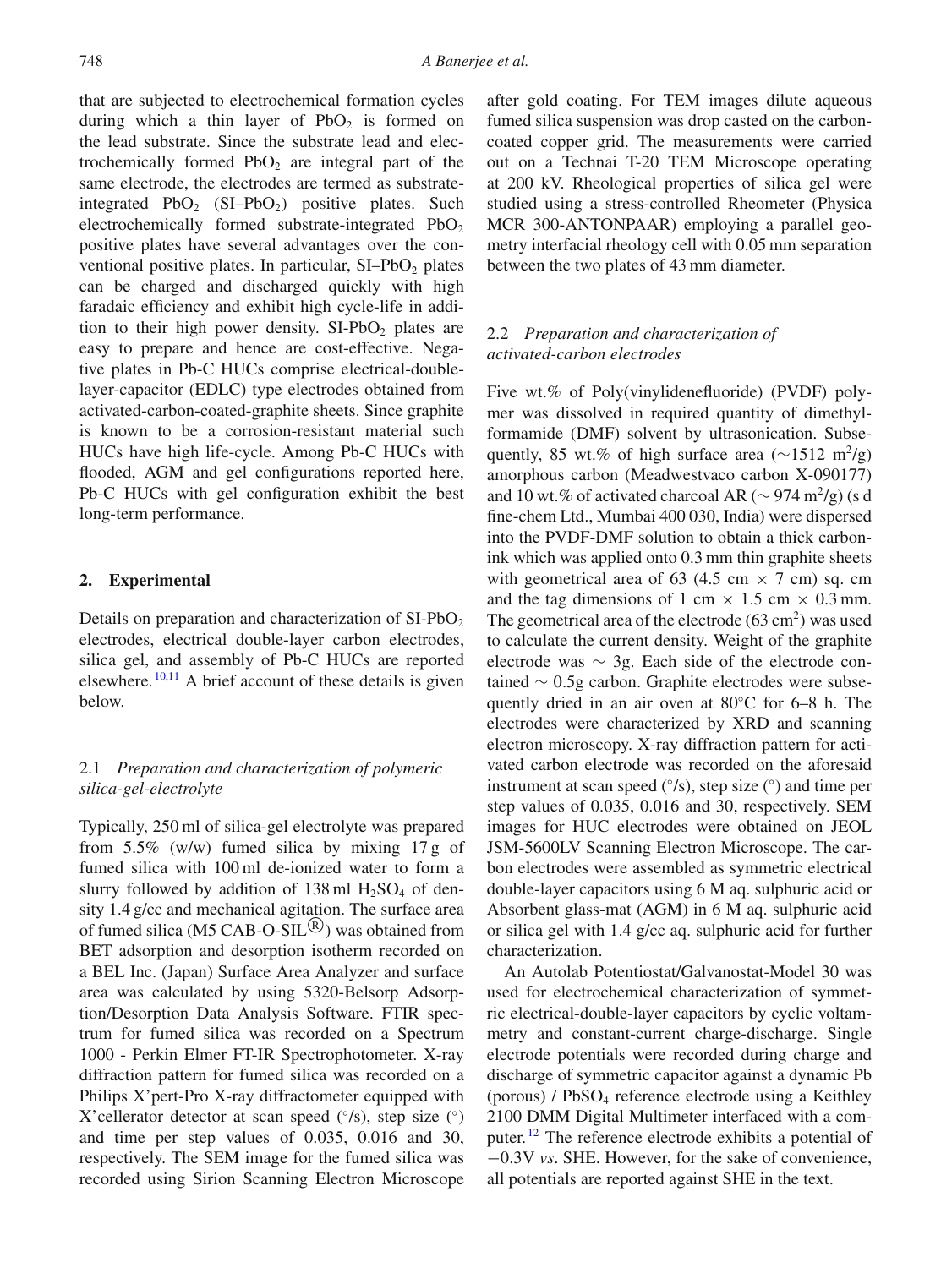# 2.3 *Preparation and characterization of substrate-integrated PbO*<sup>2</sup> *electrodes*

Substrate-integrated  $PbO<sub>2</sub>$  electrodes were prepared from lead sheets (99.9% purity) of dimensions 4.5 cm  $\times$  $7 \text{ cm} \times 0.3 \text{ mm}$  with tag dimension of 1 cm  $\times$  1.5 cm  $\times$  0.3 mm weighing  $\sim$  15.4 g. Lead sulphate formed on the lead sheets after overnight dipping in 6 M aq.  $H<sub>2</sub>SO<sub>4</sub>$  was converted to PbO<sub>2</sub> electrochemically. The electrodes thus obtained were characterized by XRD, XPS and scanning electron microscopy. X-ray diffraction patterns for Pb and  $PbO<sub>2</sub>$  were recorded on the above said powder X-ray diffractometer at scan speed ( ◦/s), step size (◦) and time per step values of 0.035, 0.016 and 30, respectively. X-ray photoelectron spectra (XPS) for the formed electrodes were obtained on a MultiLab 2000 Photoelectron Spectrometer from Thermoscientific, UK. SEM images for HUC electrodes were obtained on JEOL JSM-5600LV Scanning Electron Microscope. The capacity values for the electrodes were obtained by constant-current charge/discharge in  $6$  M aq. H<sub>2</sub>SO<sub>4</sub> or AGM in 6 M aq. sulphuric acid or silica gel with 1.4 g/cc aq. sulphuric acid using carbon electrodes as counter electrodes.

#### 2.4 *Assembly and characterization of 2 V HUC prototype cells*

2 V HUCs with an activated carbon electrode sandwiched between two  $SI-PbO<sub>2</sub>$  electrodes were assembled in 6 M aq.  $H_2SO_4$  or AGM in 6 M aq. sulphuric acid or silica gel with 1.4 g/cc aq. sulphuric acid using a custom made Plexiglass cell for performance characterization. The weight ratio for the positive active material, negative active material and aq. sulphuric acid electrolyte in flooded HUCs was 1.6 : 1 : 32.5 while the weight ratio for AGM and gel HUCs were 1.6: 1: 26 and 1.6: 1: 19.3, respectively. Performance tests on these cells were conducted by cyclic voltammetry, constant current charge-discharge curves and ac impedance.

#### **3. Results and discussion**

#### 3.1 *Operating principle of Pb–C HUC*

In a Pb–C HUC, substrate-integrated  $PbO<sub>2</sub>$  electrodes are employed as cathode (−ve) and electrical doublelayer carbon electrodes are employed as anode  $(+ve)$ with sulphuric acid as electrolyte. The operating prin-ciple of the Pb-C HUC is shown in figure [1.](#page-2-0) The PbO<sub>2</sub> electrode acts as battery electrode with the chargedischarge reactions similar to the positive plate (cathode) in a lead-acid battery. Accordingly, positive plate voltage in a Pb–C HUC is akin to the cathode of a leadacid battery. The charge and discharge reactions for PbO<sub>2</sub> electrode and its voltage in HUCs can be written as follows.

At cathode:

<span id="page-2-1"></span>charge  
\n
$$
^{1}/2 \text{PbSO}_4 + \text{H}_2\text{O} \implies ^{1}/2 \text{PbO}_2
$$
\ndischarge  
\n
$$
+ ^{1}/2 \text{H}_2\text{SO}_4 + \text{H}^+ + e^-
$$
\n
$$
E_{cathode}^o = 1.69 \text{ V vs. SHE.}
$$
\n(1)

In equation [1,](#page-2-1)  $E_{cathode}^o$  is the standard electrode potential that changes with the concentration of the electrolyte. Accordingly, it is referred as  $E_{\text{cathode}}$  in the following text.

Activated carbon anode is an electrical-double-layer capacitor (EDLC). EDLC electrodes undergo only nonfaradaic processes during charge and discharge and

<span id="page-2-0"></span>

**Figure 1.** Charge-discharge schematic of a hybrid ultracapacitor.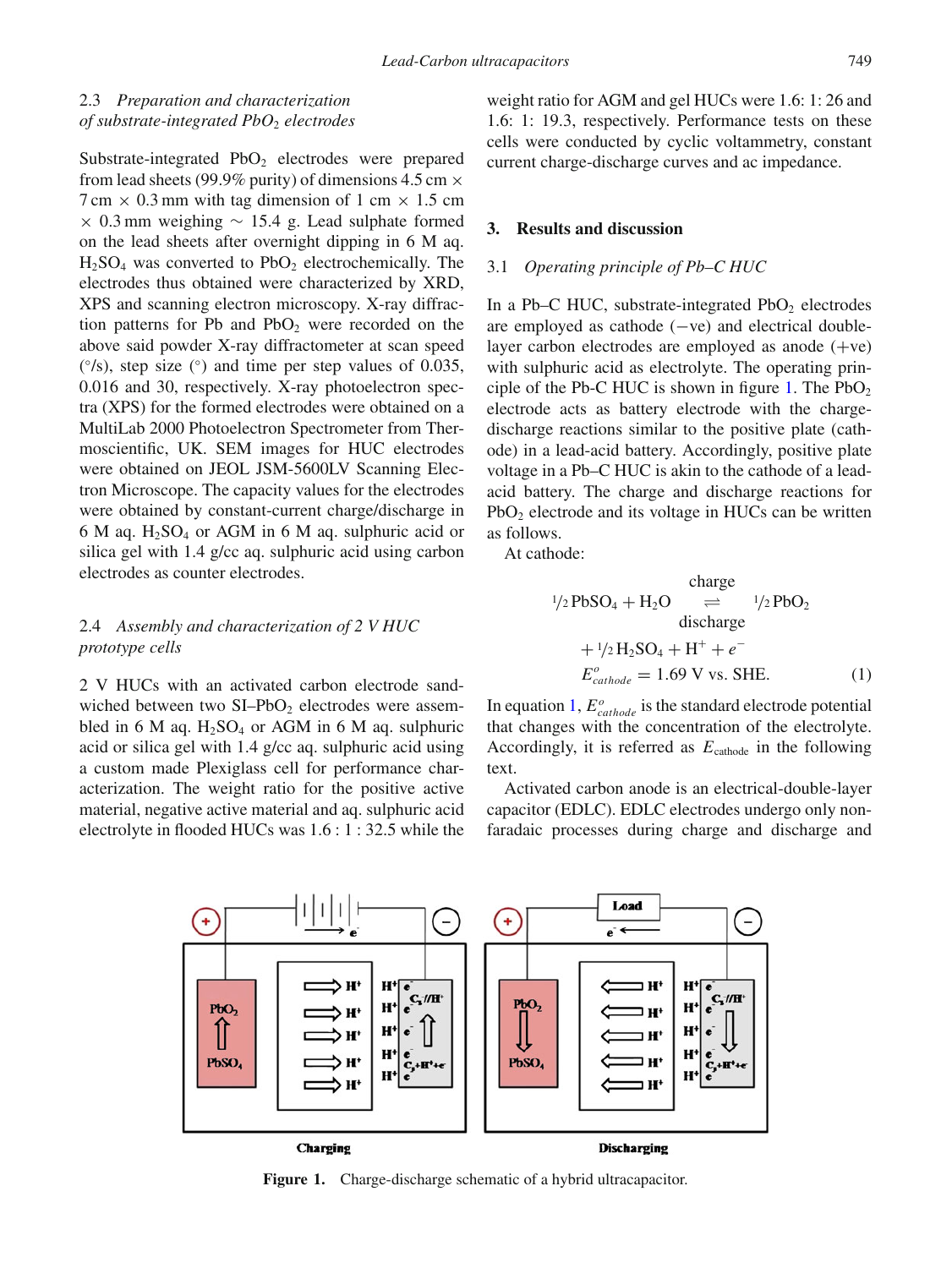hence no thermodynamic equilibrium potential is established. The potential of the EDLCs depends on the total charge stored in the double layer. EDLCs are governed by the same physics as parallel-plate electrolytic capacitors but since EDLCs use much thinner dielectric medium and high surface-area electrodes, they tend to store relatively larger charge.<sup>[13](#page-14-6)</sup> The total charge  $(Q)$ stored in the double layer capacitor is proportional to its potential (V) with its capacitance (C) as proportionality constant, i.e., Q  $\alpha$  V or Q = C V. Accordingly,  $V = Q/C$ . The charge and discharge reactions on the activated carbon anode and its potential can be expressed as follows. [14](#page-14-7)

At anode:

<span id="page-3-0"></span>charge  
\n
$$
C_s + H^+ + e^- \implies (C_s^- // H^+)
$$
\ndischarge  
\n
$$
E_{\text{anode}} - E_{\text{discharged-anode}} = Q_{\text{anode}} / C_{\text{anode}}.
$$
 (2)

In equation  $2$ ,  $C_s$  represents the carbon atoms at the electrode surface, // represents the double layer where charges are accumulated on either side,  $E_{\text{anode}}$  and *E*discharged anode refer to the potential of the electrode in its charged and discharged states, respectively, *Q*anode is the charge on the carbon anode and  $C_{\text{anode}}$  is its capacitance in sulphuric acid electrolyte. The nature of interaction between C<sup>−</sup> *<sup>s</sup>* and H<sup>+</sup> is not yet established and is a subject of further study. However, the double layer behaviour of C<sup>−</sup> *<sup>s</sup>* //H<sup>+</sup> could be inferred

from ac impedance and cyclic voltammetry. The net cell reaction for Pb-C HUC is as follows.

<span id="page-3-2"></span>charge  
\n
$$
^{1/2}PbSO_4 + H_2O + C_s \underset{\text{discharge}}{\rightleftharpoons} ^{1/2}PbO_2
$$
\ndischarge  
\n
$$
+ ^{1/2}H_2SO_4 + (C_s^-//H^+).
$$
\n(3)

The cell voltage is expressed as:

$$
E_{cell} = E_{\text{cathode}} - (Q_{\text{anode}}/C_{\text{anode}}). \tag{4}
$$

Accordingly, the cell voltage for Pb-C HUC depends on the anode capacitance and total charge on the carbon anode in sulphuric acid electrolyte.

## 3.2 *Physicochemical characterization of SI-PbO*<sup>2</sup> *and carbon electrodes*

X-ray diffraction patterns for activated carbon, Pbmetal plate used as substrate and substrate-integrated PbO<sub>2</sub> positive plate are shown in figure  $2a$ , b and c, respectively. XRD pattern for the high surface-area carbon shown in figure [2a](#page-3-1) exhibits no sharp peaks but a broad peak at  $2\theta = 22^{\circ}$  suggesting the carbon to be highly amorphous. XRD pattern for polished Pb-metal plate shown in figure [2b](#page-3-1) shows Pb crystallites to be in cubic phase. Figure [2c](#page-3-1) shows the lead metal plates subsequent to the formation process and consists of diffraction peaks for  $PbO<sub>2</sub>$  crystallites, predominantly

<span id="page-3-1"></span>

**Figure 2.** XRD patterns for (**a**) high surface-area-carbon, (**b**) pure lead-sheet, and (**c**) substrate-integrated lead dioxide.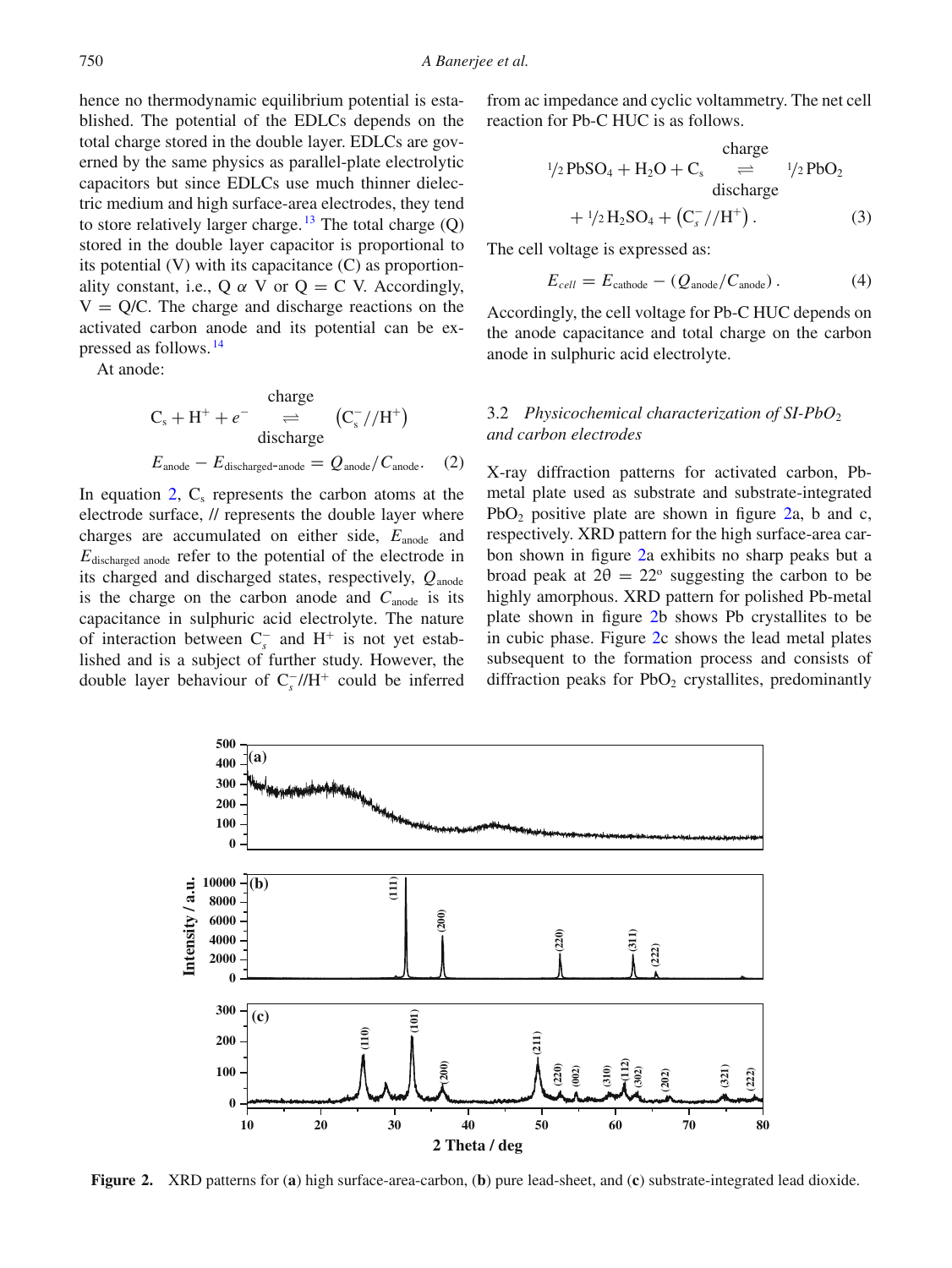in tetragonal  $β-PbO<sub>2</sub>$  phase, in addition to a peak at  $2\theta = 28.6^{\circ}$  which is assigned to orthorhombic  $\alpha$ -PbO<sub>2</sub> phase. The formation of both  $\alpha$ - and β- PbO<sub>2</sub> phases with latter as predominant phase is in accordance with the literature. [15](#page-14-8) According to Petersson *et al.*, [15](#page-14-8) predominant formation of  $β$ -PbO<sub>2</sub> is a three-step process. In the first step, Pb is oxidized to form a mixture of PbO and PbSO<sub>4</sub>. Subsequently, PbO is oxidised to  $\alpha$ -PbO<sub>2</sub> and  $PbSO_4$  to  $\beta$ - $PbO_2$  in the second step. In the third and final step,  $\alpha$ -PbO<sub>2</sub> is converted to  $\beta$ -PbO<sub>2</sub>.

SEM images for the carbon electrode, thin Pbmetal substrate and the Pb-metal electrode subsequent to the formation process are shown in figure [3a](#page-4-0)–f, respectively. SEM image for the carbon electrode in

figure [3a](#page-4-0) shows the electrode comprise uniformly distributed carbon particles. Figure [3b](#page-4-0) shows the SEM micrograph for polished metal plate and figure [3c](#page-4-0) shows the SEM micrograph of Pb-metal plate etched in 1M  $HNO<sub>3</sub>$ . The etched surface of the Pb-metal plate shows the formation of pits which increases the active surface area for the Pb-metal plate. Figure [3d](#page-4-0) shows the SEM image for  $SI-PbO<sub>2</sub>$  electrode. Figure [3e](#page-4-0) shows SEM image for the cross-sectional view of  $SI-PbO<sub>2</sub>$ electrode. Figure [3f](#page-4-0) shows the thickness for carbon coating to be about 300 μm onto the graphite surface. Initially, a 300 μm thick Pb-metal sheet is used as substrate and the thickness of these electrodes is found to increase to about 500 μm after formation. The XRD

<span id="page-4-0"></span>

**Figure 3.** SEM images for (**a**) high surface-area-carbon, (**b**) lead sheet, (**c**) lead sheet after etching with nitric acid, (**d**) substrate-integrated PbO2, (**e**) cross-sectional view of substrateintegrated PbO<sub>2</sub> electrode, and (**f**) cross-sectional view of carbon coated graphite electrode. Scale bar: (**a**) 10 μm; (**b**) 10 μm; (**c**) 5 μm; (**d**) 10 μm; (**e**) 50 μm; (**f**) 100 μm.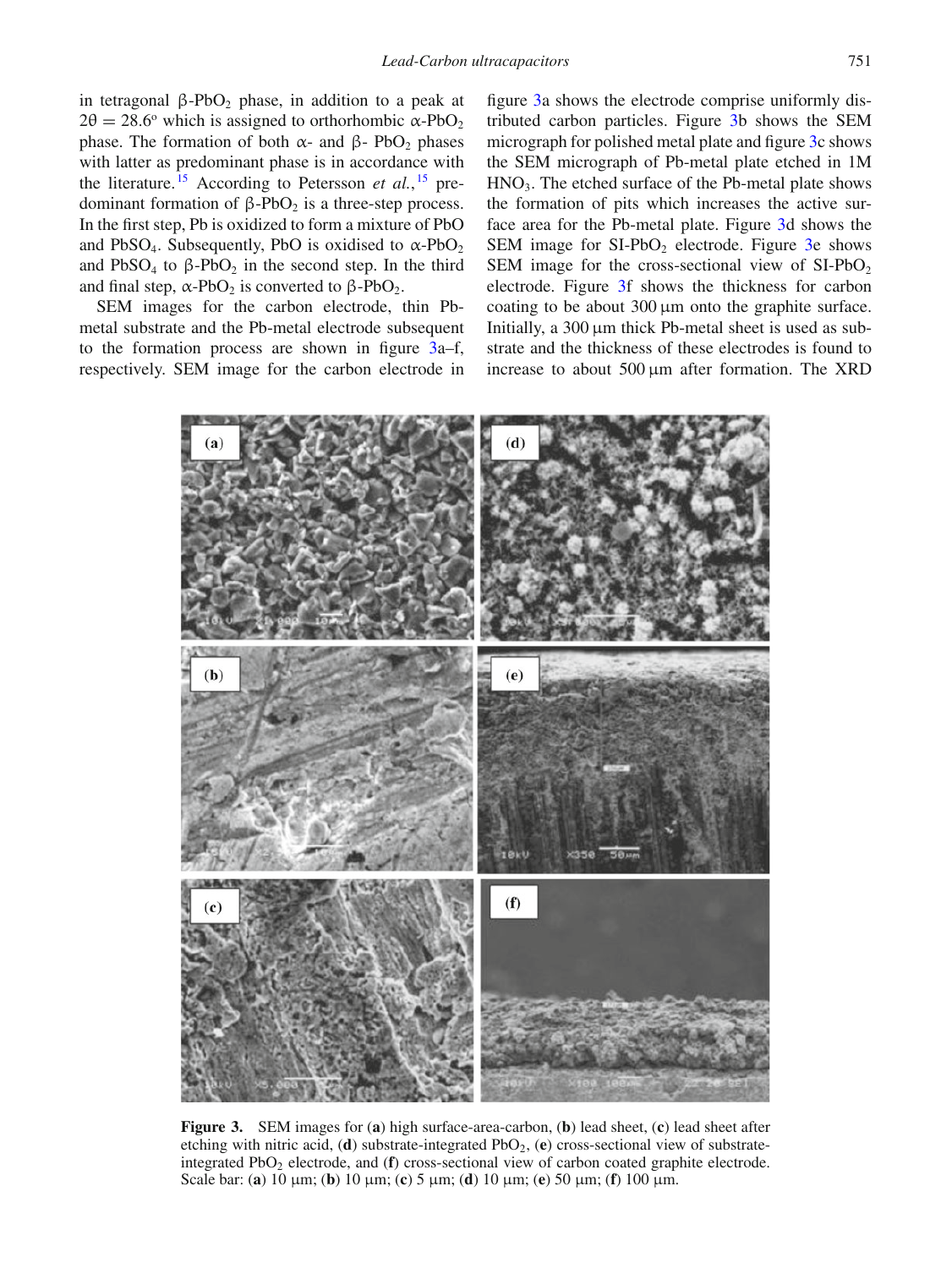pattern and SEM images for the Pb-metal plate prior and subsequent to its formation clearly indicate that a thin-layer of Pb-metal substrate is converted into  $PbO<sub>2</sub>$ . The thickness of the PbO<sub>2</sub> is about 100  $\mu$ m on either side of the electrode. XRD and SEM data on  $SI-PbO<sub>2</sub>$ electrode show the surface to be highly porous with the formation of  $PbO<sub>2</sub>$  crystallites. It is noteworthy that the earlier efforts to realize such substrate-integrated  $PbO<sub>2</sub>$ layers were not promising. In the O(1s) XPS spectrum of  $PbO<sub>2</sub>$ , we find two peaks at 530.99 eV and 535.32 eV corresponding to  $O^{2-}$  and  $O_2^{2-}$  species with relative intensities of 2:1, respectively. <sup>[16](#page-14-9)</sup> Pb(4f<sub>7/2</sub>) and Pb(4f<sub>5/2</sub>) peaks found at 138.31 eV and 143.14 eV, respectively, are due to lead dioxide (see supplementary information: figure S1).

#### 3.3 *Physicochemical characterization of fumed silica*

XRD pattern for the fumed silica shows a broad peak centered at  $2\theta = 22^{\circ}$  indicating the fumed silica powder to be amorphous (see supplementary information: figure S2). Silica is a non-porous material but due to agglomeration of particles pores are generated. SEM image shows the presence of such pores (see supplementary information: figure S3). The particle size of fumed silica is found to be between 10– 15 nm from TEM studies. Brunauer-Emmett-Teller (BET) adsorption-desorption method shows the nitrogen adsorption-desorption isotherm for fumed silica which is typical of a type II isotherm with type III hysteresis  $17$  (see supplementary information: figure S4). The surface area for meso-structured fumed silica is found to be 166  $\rm m^2/g$  with average pore-size of 20.5 nm. FTIR spectra shows peaks at about 3430 cm<sup>-1</sup>, 1634 cm<sup>−</sup>1, 1104 cm<sup>−</sup>1, 810 cm<sup>−</sup>1, and 472 cm<sup>−</sup><sup>1</sup> for the fumed silica that are assigned to Si-OH stretching vibration, O-H bending vibration of adsorbed water molecule, asymmetric stretching vibration of Si-O-Si bond, Si-O bending vibration, and Si-O rocking vibra-tion, respectively<sup>[18](#page-15-1)</sup> (see supplementary information: figure S5). It is surmised that fumed silica used to prepare the gel is in amorphous state with particles of 10–15 nm size. In solid form, silica particles are agglomerated with average pore size of 20.5 nm and surface area of  $166 \text{ m}^2/\text{g}$ ; it also has some adsorbed water molecules.

#### 3.4 *Rheological properties of silica gel*

The rheological properties of silica gel, namely flowcurve, amplitude sweep and frequency sweep are obtained (see supplementary information: figure S6).

Viscoelastic gel exhibits resistance to flow under applied stress. The flow behaviour of gel is measured using simple rotational flow-curve experiment. The variation in viscosity  $(\eta)$  as a function of shear rate is also studied. With increasing shear rate  $\frac{d\gamma}{dt}$ , the viscosity of silica gel decreases with a slope of −1.20 indicating silica gel to be a shear-thinning material. Fitting  $\eta$  vs. (d $\gamma$ /dt) with the power law equation:  $\eta = m (d\gamma/dt)^{(n-1)}$ , reveals  $n < 1$  which implies the existence of 3D-network and suggests silica particles to be present in an attractive 3D-network in sulphuric acid medium. In an oscillatory amplitude sweep experiment, the storage modulus (G') represents the ability of the deformed material to restore its original geometry while the loss modulus (G") represents the tendency of a material to flow under stress. Both G',G"(Pa) are obtained as a function of increasing strain  $(\%)$ . The oscillation frequency is kept constant at 10 rad/s during the experiment. G', G" *vs*. strain behaviour are characterized by a high value short plateau at lower strain corrosponding to a linear viscoelastic (LVE) regime. In this regime for viscoelastic materials, like a gel,  $G' > G''$ , which demonstrates the elastic behaviour of the material. With increasing strain, the network structure is disrupted, and G' decreases and eventually becomes smaller than G".  $G' = G''$  denotes the crossover strain at the point. The crossover strain for silica gel is 31.57% which indicates that the gel starts to flow above this value. In other words, the property of gel changes from a dominant elastic solid-like behaviour to a dominant viscous liquid-like behaviour. Dynamic rheology measurement is performed to further probe the gel characteristics. The experiment is performed under constant strain (0.1%), the magnitude of which is within the linear viscoelastic (LVE) regime. The frequency-independent response of G' and G" demonstrates the stability of the gel over a wide range of time scales. Such behaviour is characteristic of a physical gel where silica particles are interconnected through physical bonds to form a space-filling network.<sup>[19](#page-15-2)</sup> The network responds elastically at small deformations and the generated stresses do not relax over the time period of the experiment.

## 3.5 *Electrochemical characterization of electrical-double-layer carbon electrodes*

HUCs comprise activated carbon and substrateintegrated  $PbO<sub>2</sub>$  electrodes. A complete performance characterization for both the carbon and substrateintegrated  $PbO<sub>2</sub>$  electrodes has been conducted prior to integrating them as HUCs. Figure [4a](#page-6-0)–c shows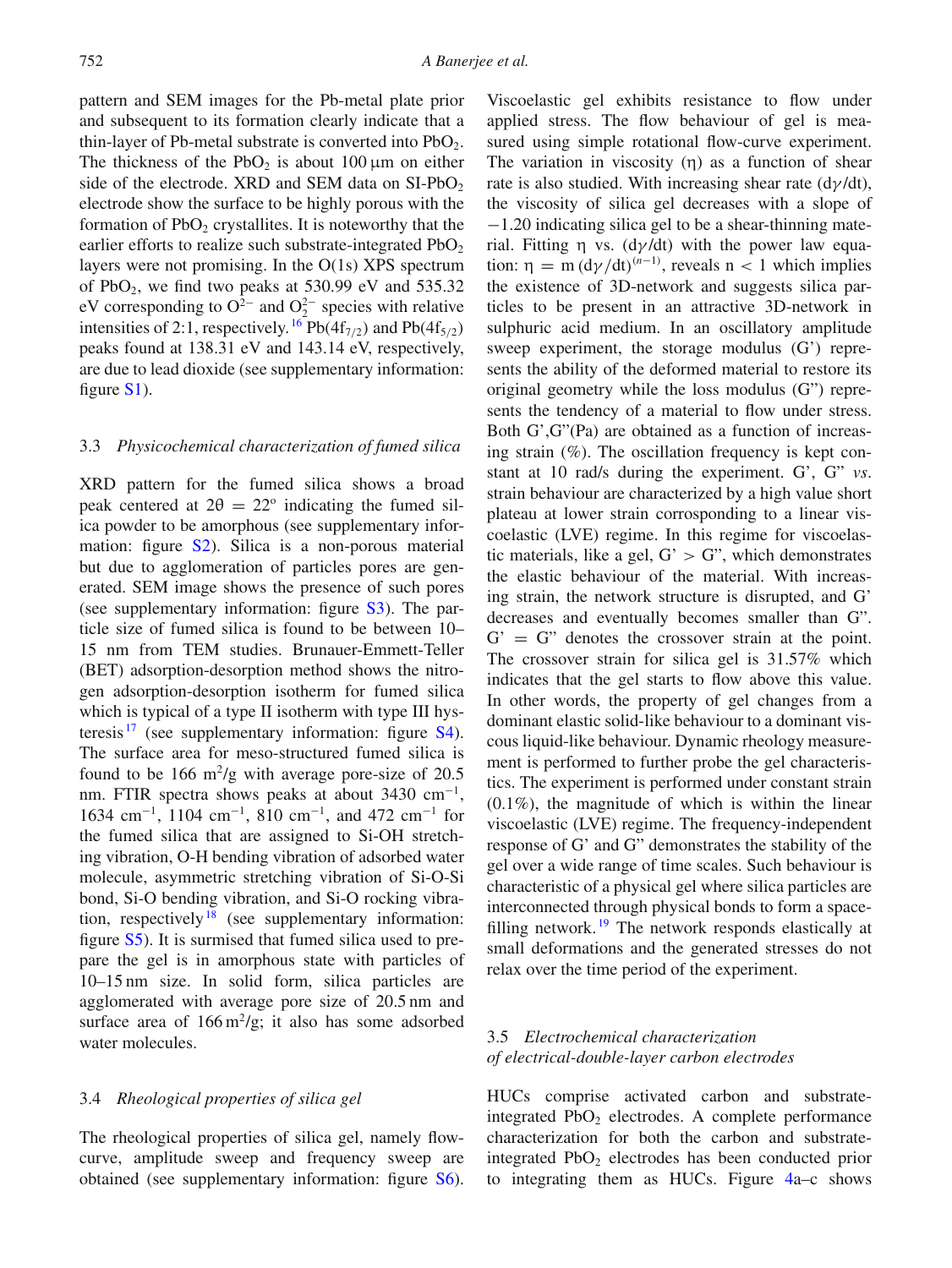<span id="page-6-0"></span>

**Figure 4.** Cyclic voltammograms for MWV X-090177 carbon electrodes at scan rate of 10 mV/s in (**a**) flooded, (**b**) AGM and (**c**) gel electrolytes.

cyclic voltammograms for symmetric carbon capacitors in flooded, AGM and gel electrolyte configurations recorded in the potential range between 0 to 1.2 V at the scan rate of 10 mV/s. During forward and reverse scans, no peaks are observed indicating that there are no oxidation or reduction reactions involved in forward and reverse scans. The observed current is assigned to the non-faradaic processes, such as double-layer charge/discharge. These cyclic voltammograms are typical of carbon-based EDLCs. Figure [5a](#page-6-1)–c shows the

<span id="page-6-1"></span>

**Figure 5.** Constant-current discharge cures for symmetric carbon cell and single electrodes in (**a**) flooded, (**b**) AGM and (**c**) gel systems.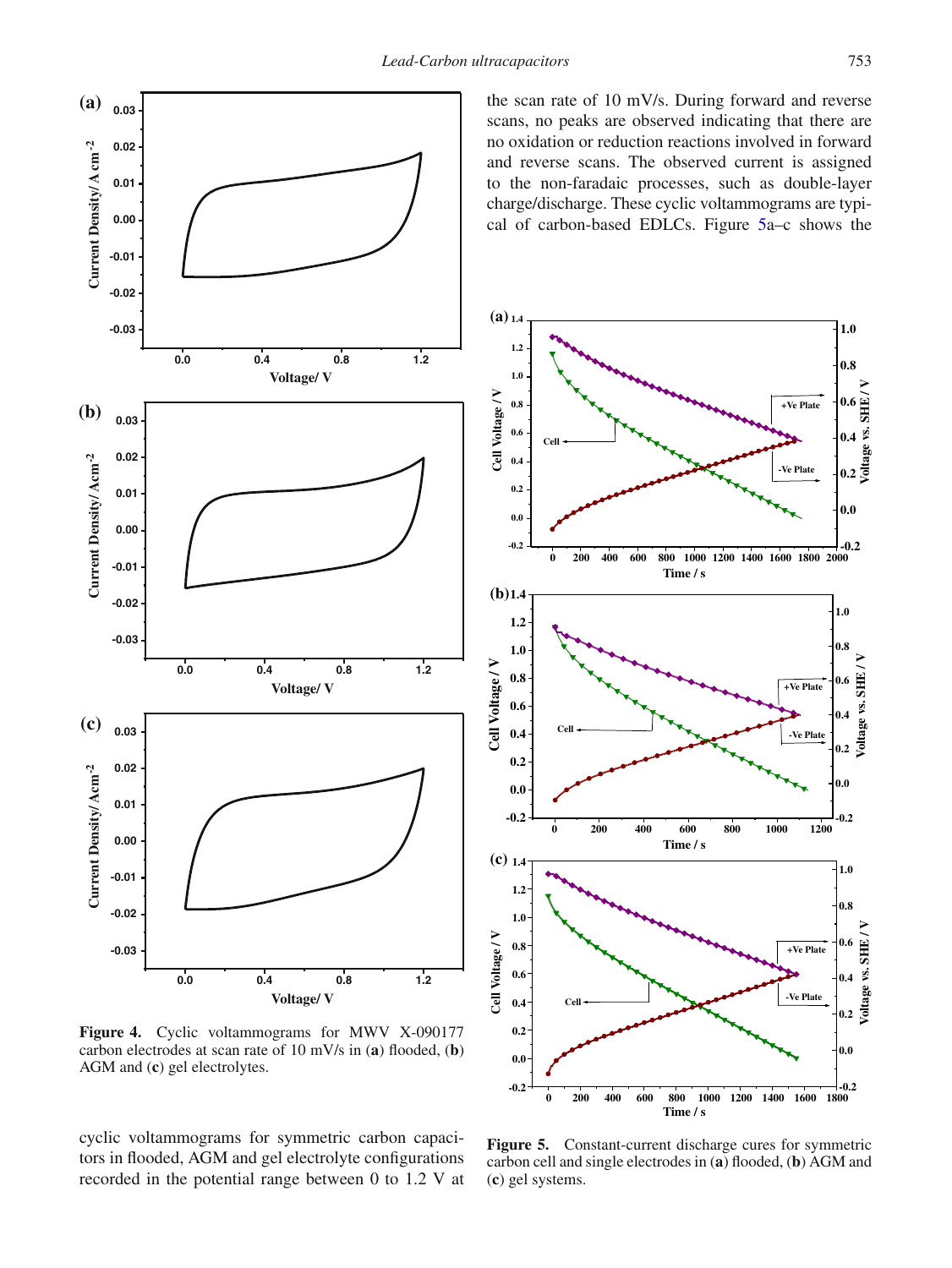constant current discharge curves for symmetric carbon capacitors in flooded, AGM and gel electrolyte configurations. The single electrode potentials are also shown in figure [5a](#page-6-1)–c. The single cell, anode and cathode capacitance values are obtained from the discharge curves of the symmetric capacitor. Since the symmetric

<span id="page-7-0"></span>

**Figure 6.** Cyclic voltammograms for (**a**) substrate-integrated lead electrode and (**b**) hybrid ultracapacitor single cell.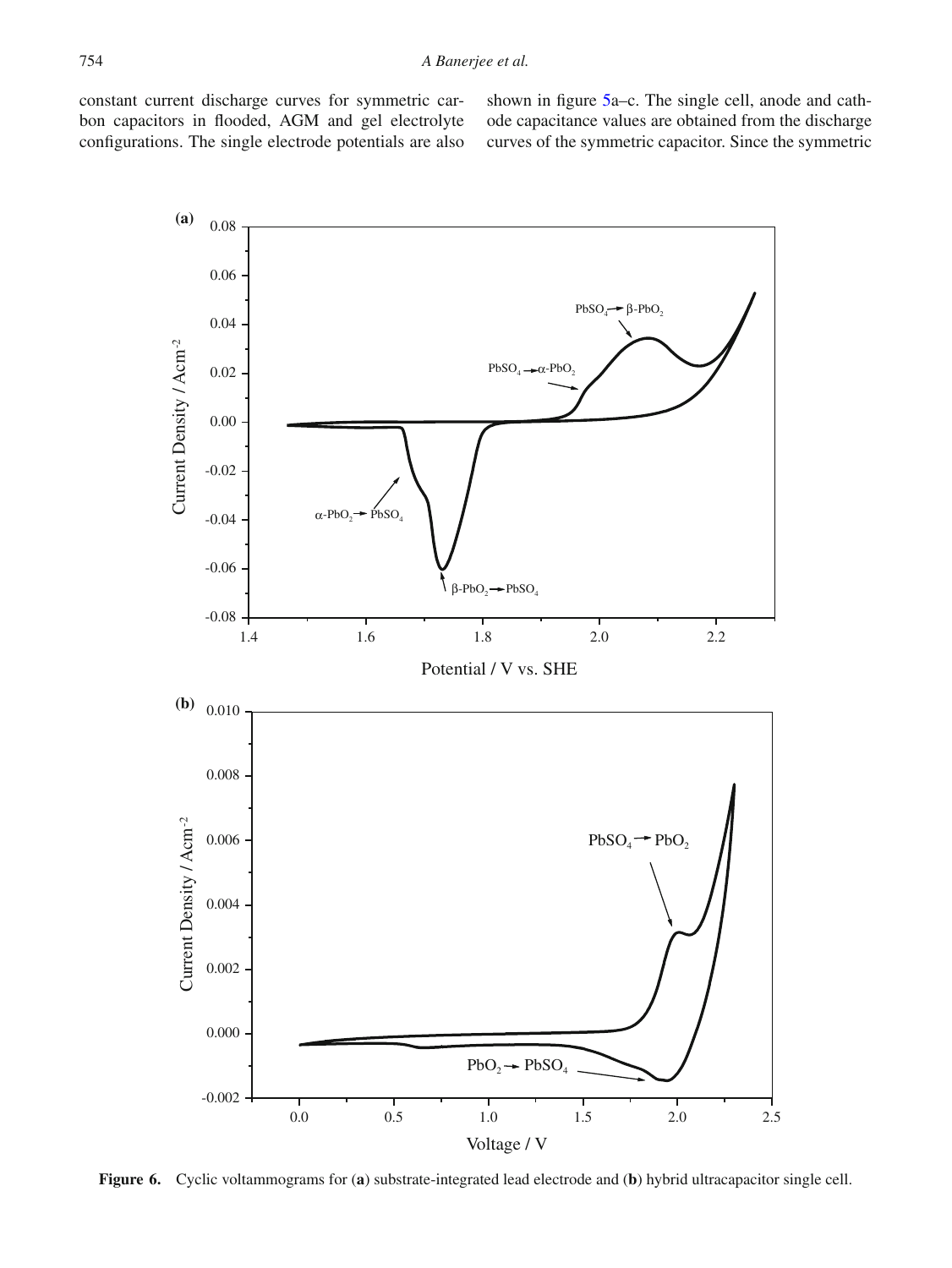carbon ultracapacitors follow the principles of an electrolytic capacitor, the capacitance (*C*) of such ultracapacitors can be written as,  $Q = C \times V$ , where *Q* is the charge on the electrodes and V is the voltage differ-ence between the electrodes.<sup>[13](#page-14-6)</sup> Since  $Q = I \times t$ , where *I* and *t* represent current and time, respectively, one can express:  $V = \frac{I \times t}{C}$ , and on differentiating the voltage of such capacitors with respect to time at constant current, we get,  $\frac{dV}{dt} = \frac{I}{C}$ .

During the constant current charge/discharge of such ultracapacitors, voltage varies linearly with time. The charging curves have positive slope of I/C while discharge curves have negative slope of –I/C. In practice, during the discharge of an ultracapacitor, there will be an initial voltage drop due to the internal ohmic resistance, referred to as IR drop, where R represents the ohmic resistance. Since this voltage drop is not available for capacitive discharge, the capacitance is calculated excluding both ESR (equivalent series resistance) and EDR (electrical double-layer resistance). We have calculated the capacitance of single cell, anode and cathode from the aforesaid equations and it is found that the symmetric carbon capacitors have respective total capacitance values of 71 F/g, 48 F/g and 65 F/g for flooded, AGM and gel configurations at a discharge current density of 1.6 mA  $cm^{-2}$  that corresponds to 100 mA of discharge current. The discharged capacitor is charged galvanostatically at 1.6 mA  $cm^{-2}$  to the cutoff voltage of 1.2 V and subsequently charged potentiostatically at 1.2 V for 5 min to ensure that it is fully charged.

Since the symmetric capacitor comprises two electrode-electrolyte interfaces, the symmetric carbon capacitor can be represented as two capacitors connected in series, namely a capacitor at the anodeelectrolyte interface and the other at the cathodeelectrolyte interface. The net capacitance for two capacitors connected in series can thus be written as:  $\frac{1}{C_T}$  =  $\frac{1}{C_{\text{anode}}}$  +  $\frac{1}{C_{\text{cathode}}}$ , where  $C_T$  is the total capacitance,  $C_{\text{anode}}$  is the capacitance due to anode-electrolyte interface and C<sub>cathode</sub> is the capacitance due to cathodeelectrolyte interface. Accordingly, capacitance values for the individual electrodes are obtained from the discharge curves for the symmetric carbon capacitor and it is found that the double-layer capacitance at the anodeelectrolyte interface is 328 F/g while the double-layer capacitance due to cathode-electrolyte interface is 270 F/g for flooded EDLC. This shows that the symmetric carbon capacitors indeed have an intrinsically asymmetric capacitance. This is mainly due to the nature

<span id="page-8-0"></span>

**Figure 7.** Cyclic voltammograms for substrate-integrated PbO<sub>2</sub> electrode at varying scan rates. Inset: calculated b-values for a substrate-integrated  $PbO<sub>2</sub>$  electrode as a function of potential for the anodic and cathodic sweep.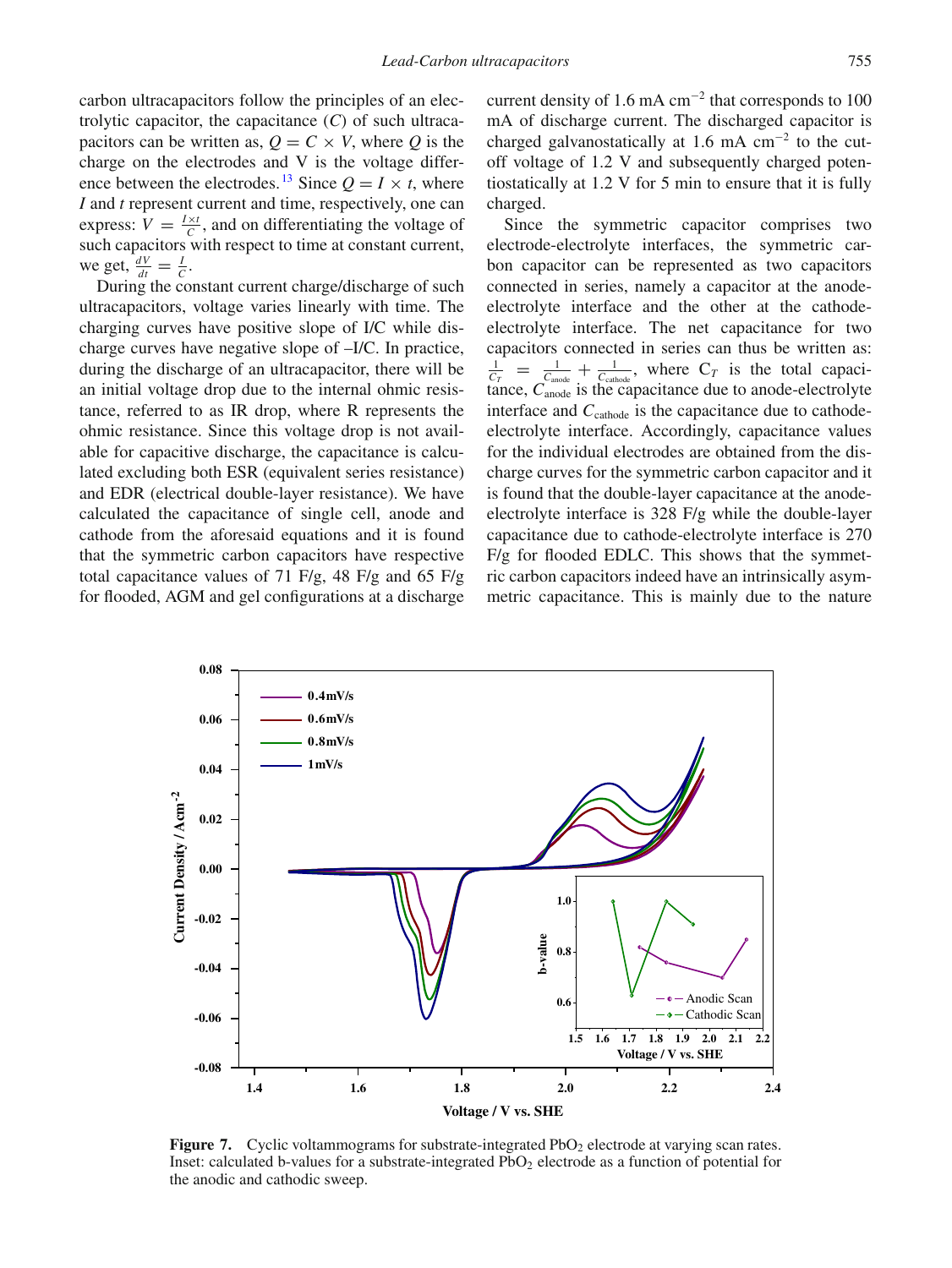of the ions that are present in the respective double layers at the electrode-electrolyte interfaces<sup>1</sup>. The specific capacitance is obtained from the weight of the carbon. The specific capacitance of the symmetric carbon capacitor with flooded electrolyte is measured to be 71 F/g while measured specific capacitance values for anode and cathode are 328 F/g and 270 F/g, respectively. Accordingly, the calculated value of the specific capacitance for the symmetric carbon capacitor with flooded electrolyte is 74 F/g. For AGM and gel electrolyte symmetric carbon capacitors, the specific capacitance for the symmetric carbon capacitors are 48 F/g and 65 F/g, respectively. The specific anode and cathode capacitance values for AGM system are about 237 F/g, 212 F/g, respectively. Similarly, for the gelled electrolyte capacitor, the specific capacitance values for anode and cathode are about 283 F/g, and 268 F/g, respectively. It is noteworthy that the degree of utilization for carbon surface area in the flooded, AGM and gelled electrolyte configurations varies as flooded > gelled > AGM and hence the respective capacitance values.

From the Stern model for the electrical doublelayer, the total double-layer capacitance is expressed as the series combination of capacitances arising due to Helmholtz (compact) double-layer and diffused doublelayer. The capacitance of the Helmholtz layer,  $C_{\text{H}}$ , is usually smaller than the diffused double-layer,  $C_{\text{diff}}$ , primarily due to the difference in their thickness. Accordingly, the total capacitance observed,  $C_{obs}$ , is determined from the equation:

$$
1/C_{obs} = 1/C_H + 1/C_{diff} \sim 1/C_H (C_H \ll C_{diff}).
$$
 (5)

The polymeric component in the electrolyte directly influences the  $C_H$  value. The capacitance of the Helmholtz layer is determined by its thickness and permittivity of the medium, both of which are quite different for the electrolytes with and without the polymeric component. In the light of the foregoing, it is highly likely for the capacitance of the gelled polymer electrolyte configuration to be higher than the AGM configuration.<sup>[20](#page-15-3)</sup>

# 3.6 *Electrochemical characteristics of 2 V Pb-C HUCs*

3.6a *Cyclic voltammetry*: Cyclic voltammogram for substrate-integrated  $PbO<sub>2</sub>$  electrode in 2 V Pb-C HUC, assembled in 6 M aq.  $H_2SO_4$  electrolyte at 1 mV/s scan rate is shown in figure [6a](#page-7-0). The voltammogram for substrate-integrated  $PbO<sub>2</sub>$  electrodes is similar to

the conventional  $PbO<sub>2</sub>$  positive electrodes in a leadacid battery. The anodic voltammetric curve shows two peaks designated as I and II. Peak I observed at about 1.97 V *vs.* SHE is assigned to the formation of  $\alpha$ -PbO2 from PbSO4 and peak II observed at 2.08 V *vs.* SHE is assigned to formation of  $\beta$ -PbO<sub>2</sub> from PbSO<sub>4</sub>.<sup>[21](#page-15-4)</sup> The cathodic scan voltammogram shows peaks for

<span id="page-9-0"></span>

**Figure 8.** Galvanostatic charge followed by potentiostatic charge and galvanostatic discharge for 2 V Pb-C HUCs with single electrode charge-discharge profiles for (**a**) flooded, (**b**) AGM, (**c**) gel configurations.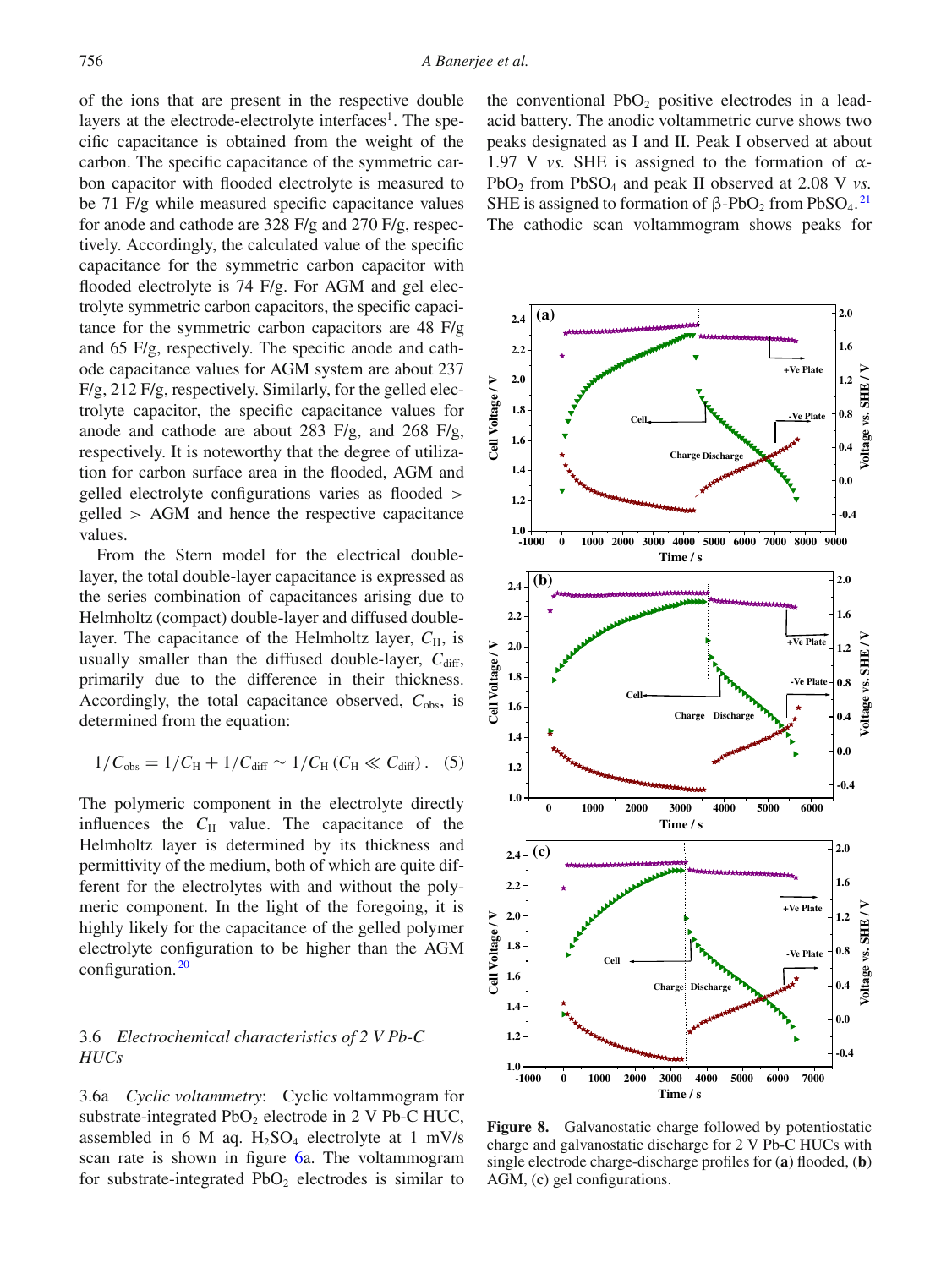reduction of α-and  $\beta$ -PbO<sub>2</sub> from PbSO<sub>4</sub> at 1.68 V and 1.73 V, respectively.

A typical cyclic voltammogram for substrateintegrated Pb-C HUC with flooded 6 M aq.  $H_2SO_4$ electrolyte at 1mV/s scan rate is shown in figure [6b](#page-7-0). Voltammogram for the hybrid ultracapacitor single cell shows voltammetric peaks akin to substrate-integrated PbO<sub>2</sub> electrodes shown in figure [6a](#page-7-0). However, the anodic peak assigned to the oxidation of  $PbSO<sub>4</sub>$  to  $PbO<sub>2</sub>$  is now observed at 2 V. The cathodic peak corresponding to reduction of  $PbO<sub>2</sub>$  to  $PbSO<sub>4</sub>$  is observed at 1.94 V.

Cyclic voltammograms for the  $SI-PbO<sub>2</sub>$  electrodes, carbon electrode and the HUCs clearly show that HUC is a combination of a battery type electrode and an EDLC electrode. The charge storage in the  $SI-PbO<sub>2</sub>$ electrode is through faradaic charge-transfer-reaction via oxidation of  $PbSO_4$  to  $PbO_2$  and reduction of  $PbO_2$ to  $PbSO<sub>4</sub>$  as represented by equation [1.](#page-2-1)

Since the presence of non-faradaic component with  $SI-PbO<sub>2</sub>$  cannot be completely ruled out, an effort is made to separate faradaic and non-faradaic capacitances associated with the  $SI-PbO<sub>2</sub>$  electrode. Figure [7](#page-8-0) shows the cyclic voltammogram for  $SI-PbO<sub>2</sub>$  electrode at varying scan rates between 0.4 mV/s and 1 mV/s. The area under the curve represents the total stored charge

originating from faradaic and non-faradaic processes. The faradaic and non-faradaic components could be accounted using the power law:  $i = av^b$  where v is scan rate, and both *a* and *b* are adjustable parameters. The parameter *b* is determined from the slope of linear plot of log *i* vs log *v*. In general, slope  $b = 1$  for surface capacitive component involving non-faradaic processes where  $i = av$ , while for an ideal faradaic process, slope  $b = \frac{1}{2}$  which leads to Cottrell's equation:  $i = av^{\frac{1}{2}}$ . The analysis of the anodic and cathodic sweep data suggests the non-faradaic and faradaic components to be about 43% and 57%, respectively. [22](#page-15-5)[,23](#page-15-6)

The charge storage mechanism for the carbon electrode is through non-faradaic charge and discharge of the electrical double layer as shown in equation [2.](#page-3-0) Hence, the charge storage mechanism in Pb-C HUCs is a combination of the two processes as shown in equation [3.](#page-3-2) Accordingly, hybrid ultracapacitors are potential devices with the benefits of both the batteries and ultracapacitors.

3.6b *Constant-current and constant-potential charge and constant-current discharge characterization for 2 V substrate-integrated Pb-C HUC single cells*: Constant current and constant potential charge–constant current

<span id="page-10-0"></span>

**Figure 9.** Comparison of constant-current charge and discharge data for 2 V Pb-CHUCs.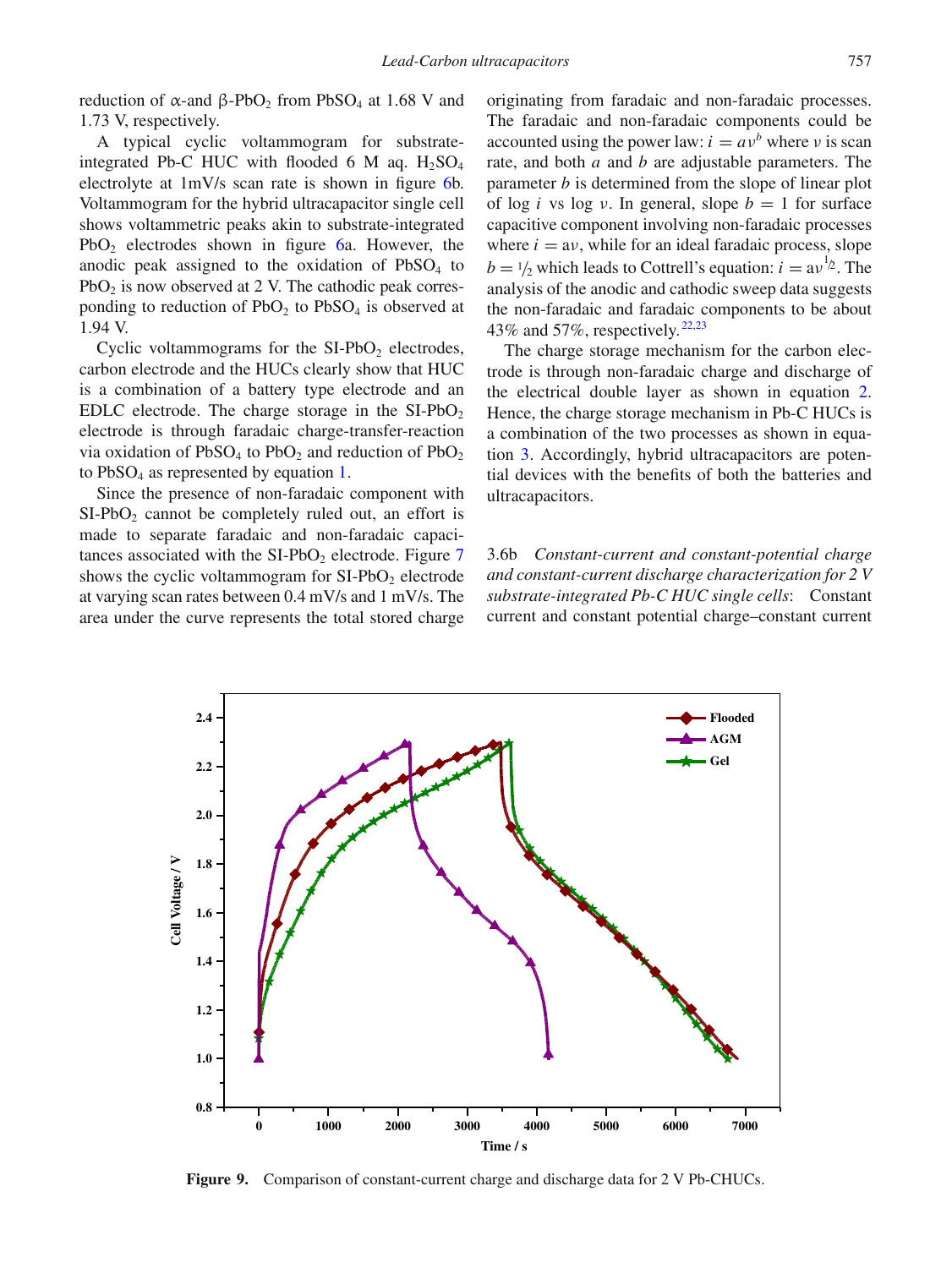discharge data for 2 V substrate-integrated Pb-C HUC single cells at 1.6 mA cm<sup>-2</sup> (corresponding current = 100 mA) are shown in figure [8a](#page-9-0)–c along with single electrode charge–discharge curves in flooded, AGM and gel electrolytes. The open-circuit voltage for the fully-charged cell is ∼2.1 V for flooded and AGM configurations and ∼2 V for gel configuration. All the capacitors are discharged to a cut-off voltage of 1.15 V. It is clearly seen that the charge-discharge data for the substrate-integrated  $PbO<sub>2</sub>$  electrode are akin to the conventional lead-acid battery positive electrode while charge-discharge data for carbon electrode are similar to the anodic charge-discharge curve of the symmetric capacitor electrode as shown in figure [5a](#page-6-1)–c. The discharge curve voltage for the substrate-integrated Pb-C HUC single cell decreases gradually during the discharge after an initial voltage drop due to internal resistance of the cell. The cell voltage drops steeply at about 1.15 V at the end-of-discharge. The single electrode potential for the substrate-integrated  $PbO<sub>2</sub>$  electrode during its charge and discharge remains almost constant as in a conventional lead-acid battery. However, the single electrode potential for the capacitor type carbon anode changes from  $-0.34$  V to 0.52 V,  $-0.44$ V to 0.51 V and −0.44 V to 0.51 V vs. SHE for the flooded, AGM and gel configurations, respectively, during the discharge. Accordingly, during the discharge of the substrate-integrated Pb-C HUC single cell, the voltage decreases mainly due to the capacitor type carbon anode.

Constant current charge and discharge curves for substrate-integrated Pb-C HUC single cells with flooded, AGM, gelled configurations at 1.6 mA  $cm^{-2}$ current density are shown in figure [9.](#page-10-0) The cells are charged to the cut-off-voltage of 2.3 V and subsequently discharged to the cut-off-voltage of 1 V. The faradaic efficiency values calculated from these data are found to be 98%, 92% and 88% for flooded, AGM, gel configurations, respectively. In the gelled system various parasitic reactions are possible due to enhanced surface area of the positive plate as reflected by the lower faradaic efficiency.

All the three kinds of HUC single cells are performance tested by constant current discharge at varying current loads and the data are shown in figure [10a](#page-11-0)–c. Overall specific capacitance values for flooded, AGM and gel HUCs are found to be 166 F/g, 102 F/g and 152 F/g, respectively, at 1.6 mA cm<sup>−</sup><sup>2</sup> discharge current density after galvanostatic charge followed by 5 min potentiostatic charge at 2.3 V. It is clearly seen that the flooded and gel electrolyte HUCs exhibit higher capacitance than the AGM-based HUC. The specific capacitance values are found to be 132 F/g, 51 F/g and

<span id="page-11-0"></span>

**Figure 10.** Constant current discharge data for 2 V Pb-C HUC at varying discharge current-loads for (**a**) flooded, (**b**) AGM, and (**c**) gel HUCs.

123 F/g at a discharge current density of 8 mA cm<sup>−</sup><sup>2</sup> (current  $= 500$  mA) for flooded, AGM and gelled cells, respectively. The change in the capacitance of the SI-PbO<sub>2</sub> HUC is mainly attributed to the differential capacitive behaviour of the carbon anode as the discharge curves for the  $SI-PbO<sub>2</sub>$  electrode remain flat at all the discharge current densities.<sup>[24](#page-15-7)</sup>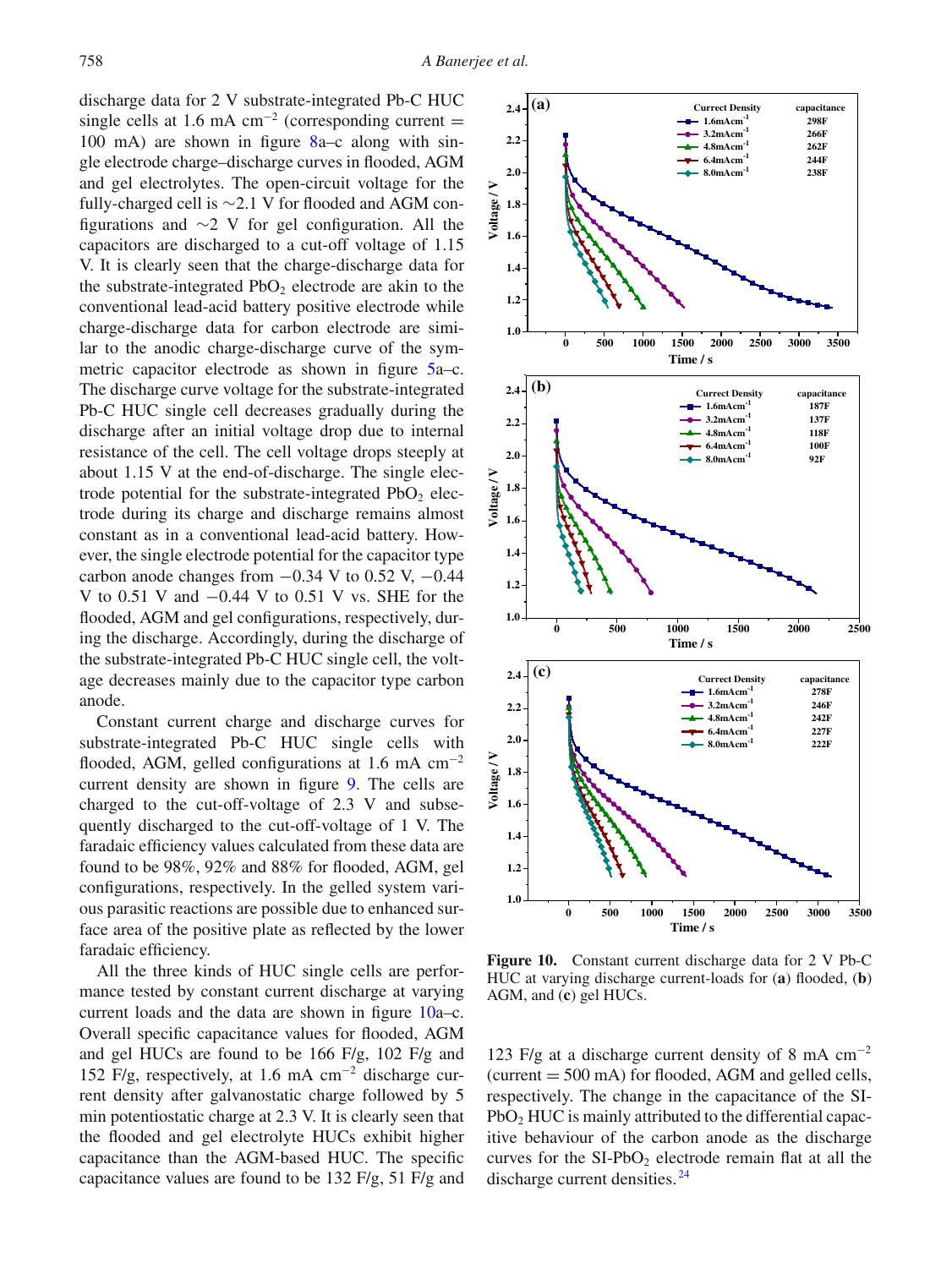<span id="page-12-0"></span>

Figure 11. Effect of pulsed charge and discharge cycling on the surface area of SI–PbO<sub>2</sub> during cycling.

<span id="page-12-1"></span>

Figure 12. Effect of pulsed charge and discharge cycling on the capacitance for HUCs.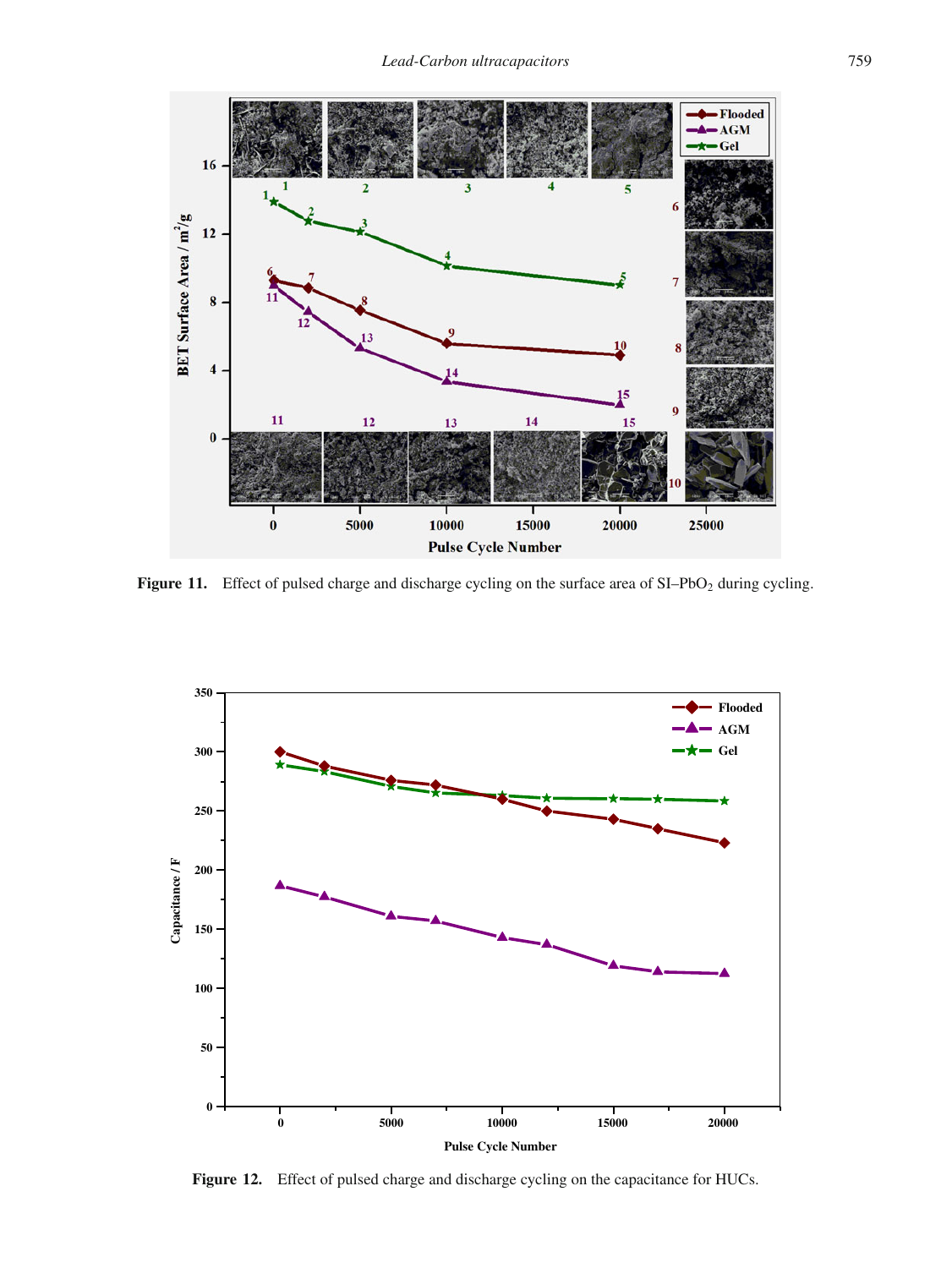| Device               | Parameter                                                                                             | Flooded AGM Gel |           |           |
|----------------------|-------------------------------------------------------------------------------------------------------|-----------------|-----------|-----------|
| 2 V Lead–Carbon HUCs | Leakage current/mA<br>Parallel resistance/ $\Omega$<br>Self-discharge at room temperature $(28 °C)/%$ | 1669<br>18      | 209<br>19 | 155<br>28 |

<span id="page-13-0"></span>Table 1. Leakage current and self-discharge data for flooded, AGM and gel electrolyte 2 V Pb-Carbon HUCs.

flooded-electrolyte configuration, higher surface area of the electrodes is exposed to electrolyte than AGM and gel electrolyte configurations yielding higher capacitance for the former. Between the AGM and gel configurations, appreciable increase in the surface area of the active material for the lead dioxide electrode is observed for gel configuration providing higher capacitance for the latter. Silica particles appear to have distinct role in controlling the nucleation of  $PbO<sub>2</sub>$  on positive plate during electrochemical formation.<sup>[25](#page-15-8)</sup> Silica particles affect the nucleation process of  $PbO<sub>2</sub>$  and control its particle size. Accordingly, in the gel electrolyte, the particle size of  $PbO<sub>2</sub>$  is smaller than AGM yielding higher surface area and porosity. In order to establish the role of silica gel on the capacitance of HUCs, a detailed study is carried out by measuring the initial surface area of  $SI-PbO<sub>2</sub>$  and then cycling the HUC (figure [11\)](#page-12-0). Initially, the active material for a SI-PbO<sub>2</sub> electrode has a BET surface area of 7.3 m<sup>2</sup>/g. It is noteworthy that prior to the BET measurement, it is ascertained from  $XRD$  that  $PbO<sub>2</sub>$  has no metallic lead. A gel HUC with above mentioned  $SI-PbO<sub>2</sub>$  electrode is subjected to slow charge-discharge at 1 mA/cm2 for 10 cycles in the voltage window between 1.15 V and 2.3 V. For the BET measurements, after every complete charge,  $SI-PbO<sub>2</sub>$  electrode is taken out from the capacitor and is copiously washed with de-ionized water followed with acetone and active material is collected. The surface area of the  $PbO<sub>2</sub>$  active material in gel configuration is found to be 13.9  $\mathrm{m}^2/\mathrm{g}$ , whereas its value in the AGM configuration is  $\sim$  9 m<sup>2</sup>/g. The enhancement in BET surface area for  $PbO<sub>2</sub>$  in the gel configuration facilitates higher capacitance as compared to the AGM configuration.

3.6c *Role of silica gel in Pb–C HUCs*: In the

3.6d *Self-discharge, leakage current and parallel resistance characteristics of 2 V Pb-C HUCs*: Selfdischarge is an important parameter of any capacitor. In the present study, self-discharge for the HUC is measured after charging them potentiostatically for

1h at 2.3 V followed by 24 h in open-circuit condition. It is observed that self-discharge for the gelled configuration is higher than the flooded and AGM configurations. As the self-discharge is higher for gelled system, the leakage current also is higher while parallel resistance is lower for it. Leakage current is also measured during 24 h after fixing the voltage at 2.3 V. Parallel resistance after 24 h is obtained as a ratio of working voltage, i.e., 2.3 V, and leakage current after 24 h. Self-discharge, leakage current and parallel resistance values for flooded, AGM, gel single cell HUCs are given in table  $1^{26}$ . It is noteworthy that the enhancement in BET surface area for  $PbO<sub>2</sub>$  active material is adds up to self-discharge of HUC in gel configuration (see supplementary information: figure S7).

3.6e *Pulsed charge-discharge studies for 2 V Pb-C HUCs*: HUCs in various electrolyte configurations are subjected to pulsed charge-discharge cycles of 1A for duration of 1 s followed by 5 s rest. The BET surface area for the  $SI-PbO<sub>2</sub>$  in HUCs subsequent to 2,500, 5,000, 10,000 and 20,000 pulses are obtained and their capacitance values measured as a function of cycle number shown in figures [11](#page-12-0) and [12.](#page-12-1) Gel HUC shows the best cycling performance as compared to flooded and AGM HUCs. After repeated charge-discharge cycles, the particle size of  $PbO<sub>2</sub>$  increases lowering its BET surface area as shown in figure [11.](#page-12-0)

3.6f *Impedance characteristics for 2 V Pb-C HUCs*: It is well established from Bode plot (phase *vs.* frequency) that the resistance and capacitive reactance are equal at −45◦; the corresponding frequency being named as breaking frequency. After this point capacitive reactance become larger than resistance. The time corresponding to the breaking frequency is named as response time of the capacitor. The response times for the HUCs are estimated to be 1.33 s, 1.44 s and 2.05 s for the flooded, AGM and gel electrolyte configurations, respectively (see supplementary information: figure S8).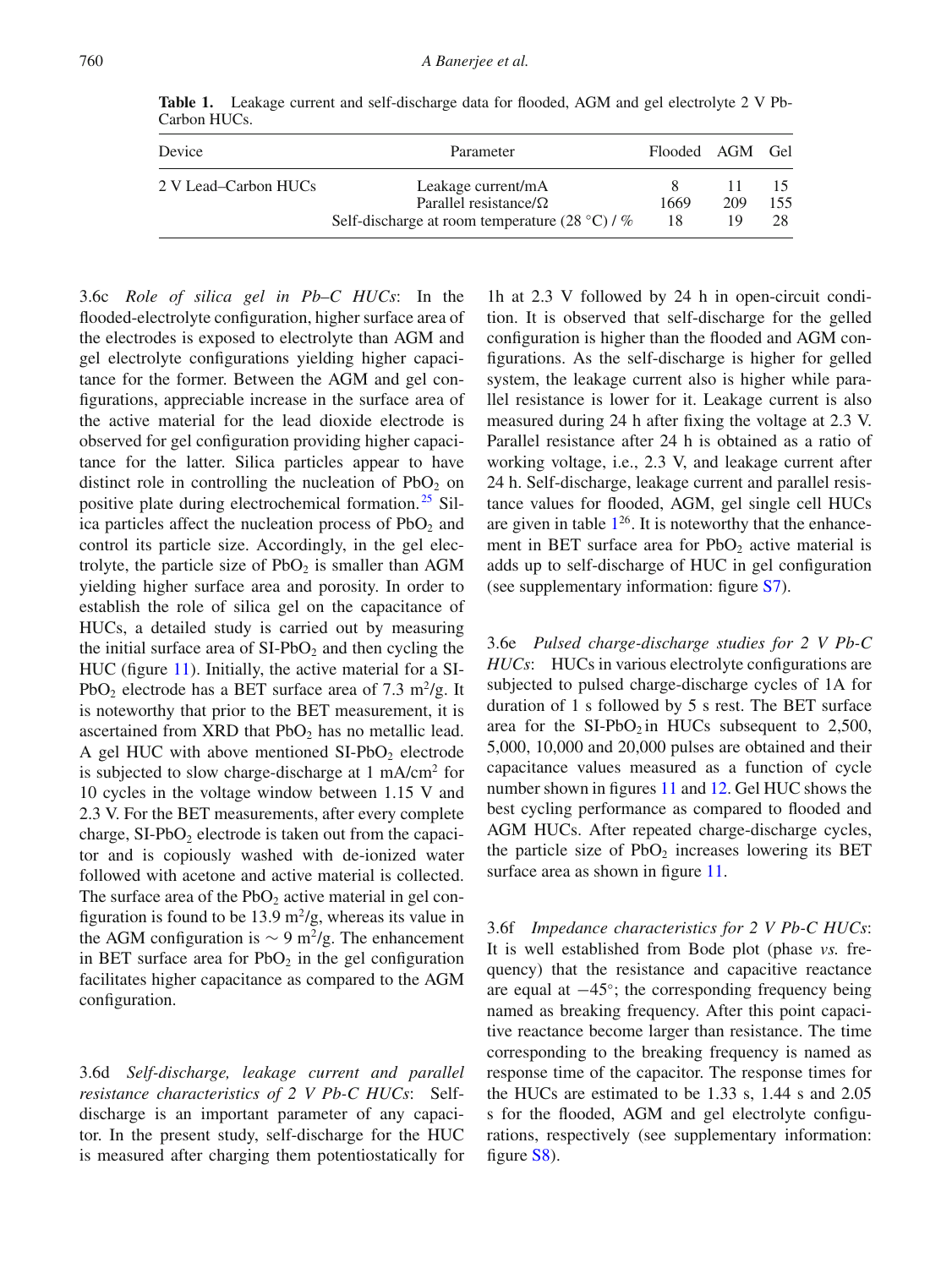# **4. Conclusions**

Pb–C HUCs comprising substrate-integrated  $PbO<sub>2</sub>$ electrodes as battery-type positive electrode and electrical-double-layer type carbon as negative electrode with flooded sulphuric acid, absorbent glass-mat and silica gel electrolytes are developed and performance tested. The capacitance of electrical doublelayer type carbon electrodes, capacity of the  $SI-PbO<sub>2</sub>$ and performance of the Pb-C HUCs are found to be sensitive to various electrolyte configurations, namely flooded, AGM and polymeric silica-gel sulphuric acid. The specific capacitance of the carbon used in this study is found to be 71 F/g, 48 F/g and 65 F/g for flooded, AGM and gel configurations at a discharge current density of 1.6 mA  $cm^{-2}$  (corresponding current  $= 100$  mA). The specific capacitance values for anode and cathode are also calculated from single electrode potential measurements. It is found that the anode capacitance is 328 F/g, 237 F/g and 283 F/g, respectively, for flooded, AGM and silica gel sulphuric acid electrolyte configurations. Similarly, the cathode capacitance is found to be 270 F/g, 212 F/g and 268 F/g, respectively, for the flooded, AGM and silica gel sulphuric acid electrolyte configurations. The high capacitance obtained for the flooded and silica gel electrolyte configurations is mainly attributed to the higher utilization of carbon surface area in relation to the AGM-based sulphuric acid electrolyte configuration. The difference in anode and cathode capacitance is attributed to the intrinsic nature of the ions involved in the formation of double layer. Cyclic voltammetric studies on the 2 V Pb-C HUCs clearly reveal novel feature of charge storage in these hybrid ultracapacitors. It is found that these HUCs store charge through a combination of faradaic charge transfer processes associated with the reduction and oxidation of  $PbO<sub>2</sub>$  electrode, and non-faradaic charge and discharge processes of electrical double layer associated with carbon electrode. Specific capacitance values of 166 F/g, 102 F/g and 152 F/g with a faradaic efficiency of 98%, 92% and 88% are found for flooded, AGM and silica gel 2 V Pb-C HUCs, respectively. The BET surface area of 7.3 m<sup>2</sup>/g obtained for PbO<sub>2</sub> is found to increase to 9 m<sup>2</sup>/g and 13.9 m<sup>2</sup>/g for AGM and silica-gel electrolytes, respectively, after 10 cycles of charge and discharge. The higher capacitance for silica gel system is attributed to the higher surface area of the active material in the HUCs. In the silica gel system various parasitic reactions are possible due to enhanced surface area of the positive plate as reflected by its lower faradaic efficiency.

#### **Supplementary information**

The electronic supporting information (figures  $S1-S8$ ) can be seen in [www.ias.ac.in/chemsci.](http://www.ias.ac.in/chemsci)

#### **Acknowledgements**

Financial support from the Department of Science and Technology, Government of India, and Indian Institute of Science, Bangalore under its Energy Storage systems Initiative is gratefully acknowledged. AB thanks the Council of Scientific and Industrial Research (CSIR), New Delhi for a Junior Research Fellowship.

#### **References**

- <span id="page-14-0"></span>1. Pell W G and Conway B E 2004 *J. Power Sources* **136** 334
- 2. Zhou D and Gao L 2007 *Electrochim. Acta* **53** 2060
- 3. Yu N and Gao L 2009 *Electrochem. Commun.* **11** 220
- 4. Yu N, Gao L, Zhao S and Wang Z 2009 *Electrochim. Acta* **54** 3835
- 5. Gyuk I 2004 *"Supercapacitors for Electric Storage: Scope and Projects," Proc. Advanced Capacitor World Summit, July 14-16,* Washington, DC
- 6. Buiel E 2006 *"Development of Lead-Carbon Hybrid Battery/Super capacitors," Proc. Advanced Capacitor World Summit, July 17-19,* San Diego, CA
- 7. Kazaryan S 2007 *"Characteristics of the PbO*2|*H2SO*4|*C ECs by Universal Supercapacitor, LLC," Proc . Advanced Capacitor World Summit, July 23-25*, San Diego, CA
- <span id="page-14-1"></span>8. Belyakov A I 2008 *"Asymmetric Electrochemical Supercapacitors with aqueous electrolytes", ESSCAP, Novemeber 6-7,* Roma, Italy.
- <span id="page-14-2"></span>9. Kazaryan S A, Litvinenko S V and Kharisov G G 2008 *J. Electrochem. Soc.* **155** 464
- <span id="page-14-3"></span>10. Shukla A K, Ravikumar M K and Gaffoor S A International Patent WO 2011/161686 A1
- <span id="page-14-4"></span>11. Shukla A K, Banerjee A, Ravikumar M K and Gaffoor S A 2011 *2441/CHE/2011/July 18*
- <span id="page-14-5"></span>12. Vijayamohanan K, Sathyanarayana S and Joshi S N 1989 *J. Power Sources* **27** 167
- <span id="page-14-6"></span>13. Conway B E 1999 *Electrochemical supercapacitors, scientific fundamentals and technological applications* (New York: Kluwer Academic/ Plenum Publishers)
- <span id="page-14-7"></span>14. Zheng J P, Huang J and Jow T R 1997 *J. Electrochem. Soc.* **144** 2026
- <span id="page-14-8"></span>15. Petersson I, Ahlberg E and Berghult B 1998 *J. Power Sources* **76** 98
- <span id="page-14-9"></span>16. Ganguly P and Hegde M S 1988 *Phys. Rev. B* **37** 5109